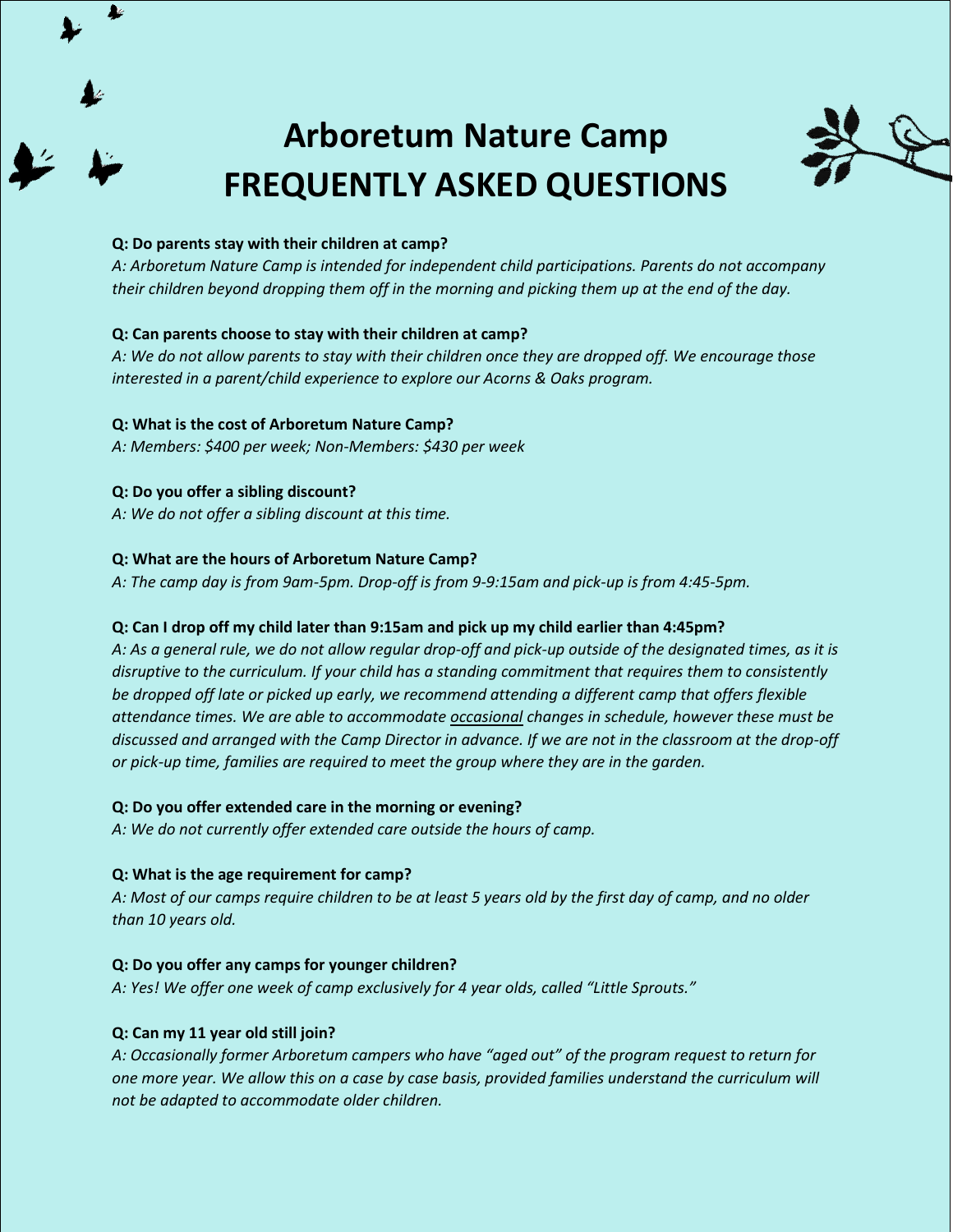## **Q: Can my 4 year old attend if they are mature for their age, or close to being 5 years old?**

*A: All campers must be 5 years old by the first day of their camp week, no exceptions.*

## **Q: What does a typical camp day look like?**

*A: Arboretum Nature Camp combines playful explorations of the garden with counselor facilitated projects. We start our day with a "Garden Adventure" wherein we explore different parts of the Arboretum with loosely guided explorations and self-directed outdoor play, nature journaling, and more. We do two hands-on projects related to the theme of the camp each day, and break for snacks and lunch in between.* 

## **Q: Does the Arboretum provide snacks or lunch?**

*A: We do not. Campers are responsible for bringing their own snacks and lunches.* 

## **Q: Is camp held indoors or outdoors?**

*A: The majority of the camp day takes place outdoors, however we do use a classroom as our base, and some projects are conducted inside the classroom. While indoors, all windows and doors remain open with a ceiling fan running.* 

## **Q: How many children are in one camp week?**

*A: Currently due to COVID restrictions, we have a maximum of 24 children each camp week. This allows campers to remain at least three feet apart from one another while inside the classroom.* 

#### **Q: Are campers required to wear masks? --***UPDATED*

*A: No, campers are no longer required to wear masks, per LA County Department of Public Health guidance. Masks are optional for all campers, parents, and staff. If you would like your child to wear a mask, please ensure they have one every day and understand it is their responsibility to wear it. In the event the public health situation takes a turn for the worse and the County once again requires masks at summer camps, we will update our policy and require them for all campers, parents, and staff.* 

#### **Q: Are staff and volunteers background checked?**

*A: Yes. All camp staff are background checked and experienced educators; All volunteers are background checked.* 

# **Q: Are staff vaccinated against Covid-19?**

*A: Yes. It is required of all camp staff.*

# **Q: Are campers grouped by age?**

*A: The camp group of 24 children remains together throughout the day for a mixed-age bonding experience.* 

# **Q: What is your staff to child ratio?**

*A: For most camp weeks, we have one staff to a maximum of eight children. During our "Little Sprouts" camp, which is exclusively for 4 year olds, we have a ratio of one staff to every six children.*